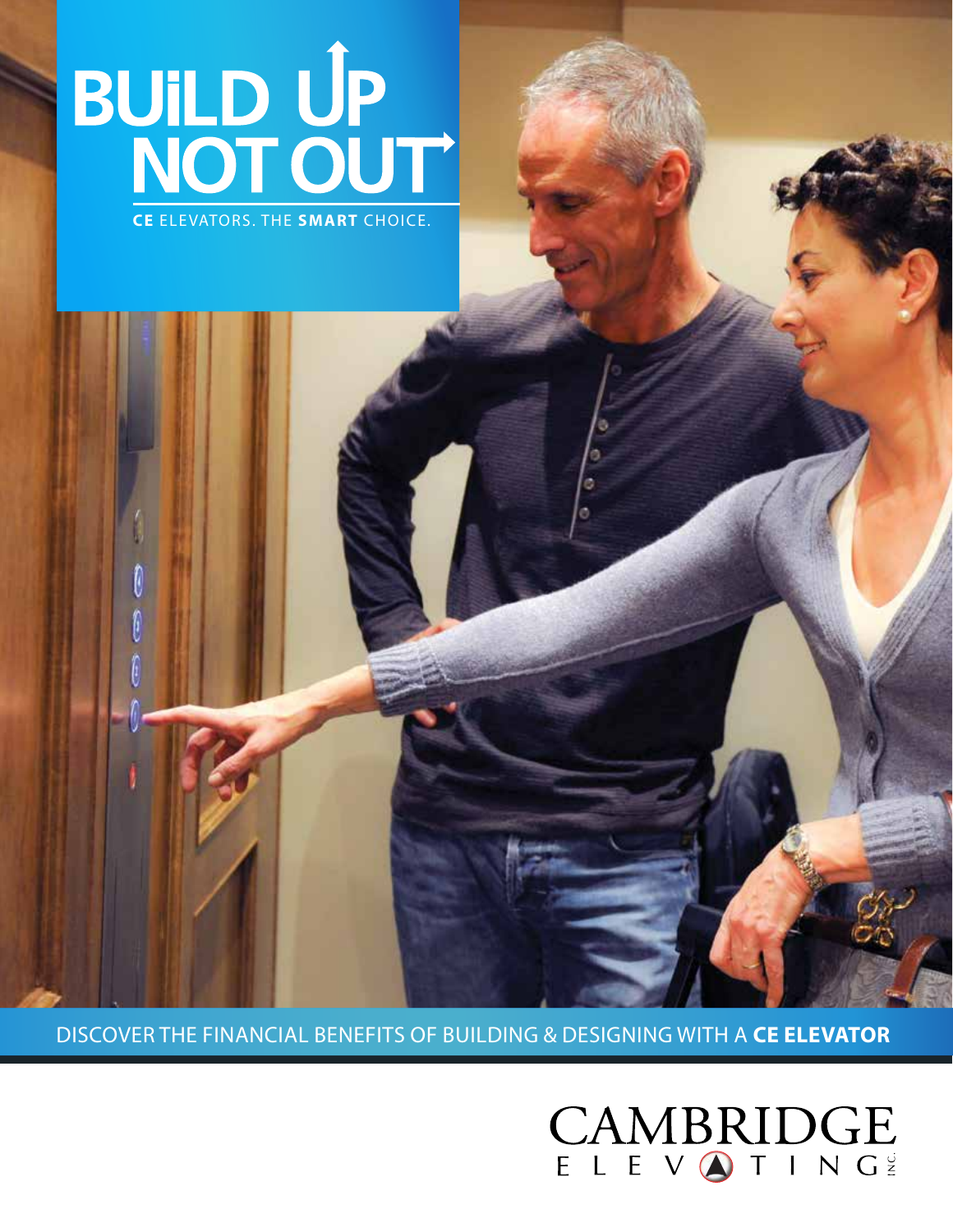

## **THE BENEFITS OF BUILDING UP**

ATTAIN **HIGHER LAND YIELDS** WHEN YOU **INCLUDE A CE ELEVATOR** IN YOUR NEXT DESIGN. MAINTAIN YOUR COMPETITIVE EDGE. STAY ON TREND TO BE TODAY'S PROGRESSIVE BUILDER.

### **SMART** BUILDING





TWO STOREY BUNGALOW

#### **SAVE ON CONSTRUCTION**

Multi-storey homes cost 10% less per square foot to build. With smaller foundations and roof lines multi-storey homes require less materials. Using the money saved to add an elevator will increase your resale value.

### **SMART** PLANNING

#### **SMART** LAND USE



#### **SAVE SPACE**

The compact footprint of multistorey homes allows more choice for location selection. This makes incorporating an elevator into a multi-storey home ideal for in-fill projects and new developments.



#### **SAVE ON LAND COSTS**

Land is the most expensive part of a home and bungalows require more. At \$4,000\* per front foot a bungalow can cost \$80,000 more than a multi-storey home of the same square footage, much more than the cost of an elevator.

\* Based on industry averages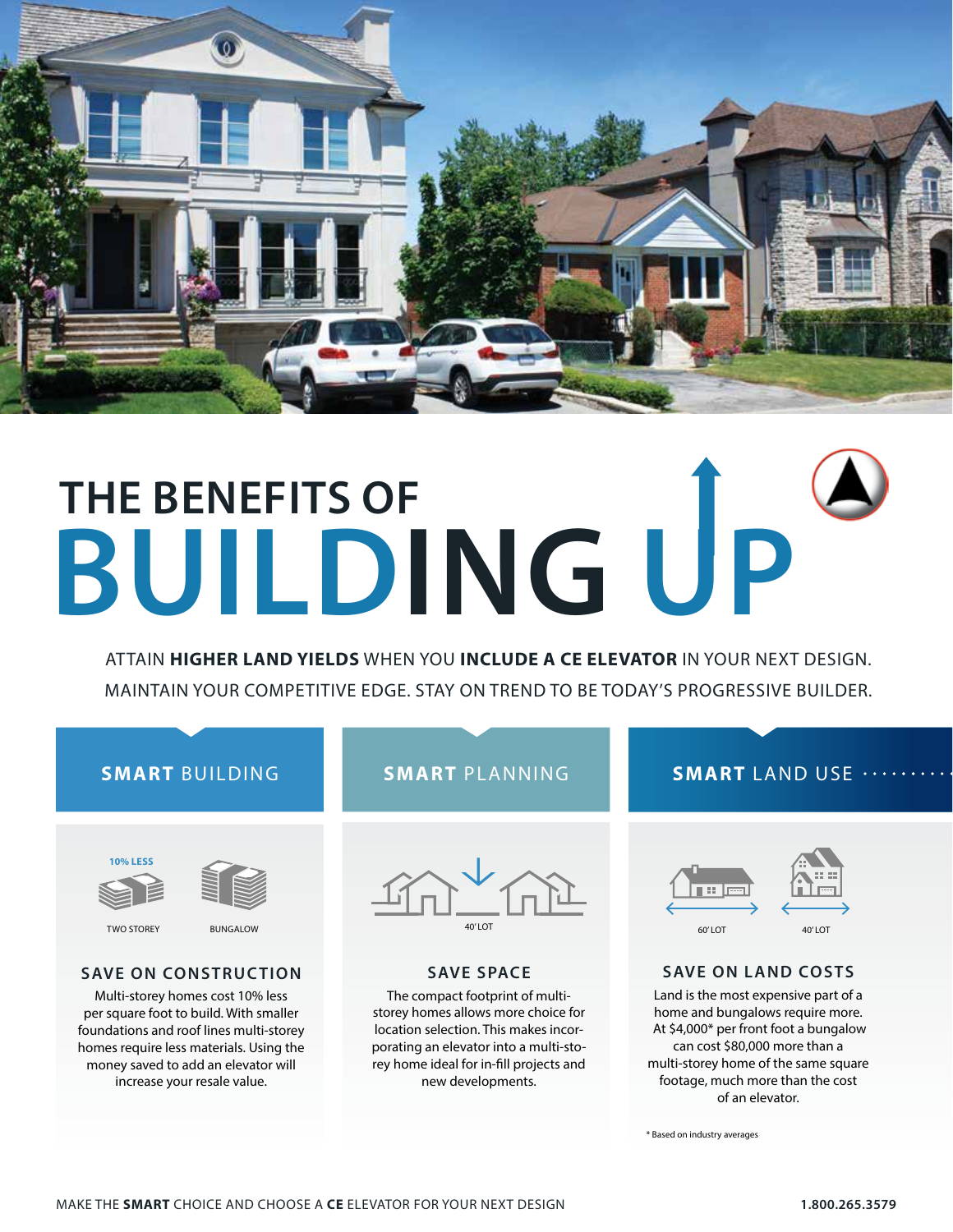## OUT WITH THE OLD IN WITH A NEW DESIGN PHILOSOPHY

IT'S TIME FOR BUILDERS & DESIGNERS TO START RETHINKING HOW THEY DESIGN LIVING SPACES.